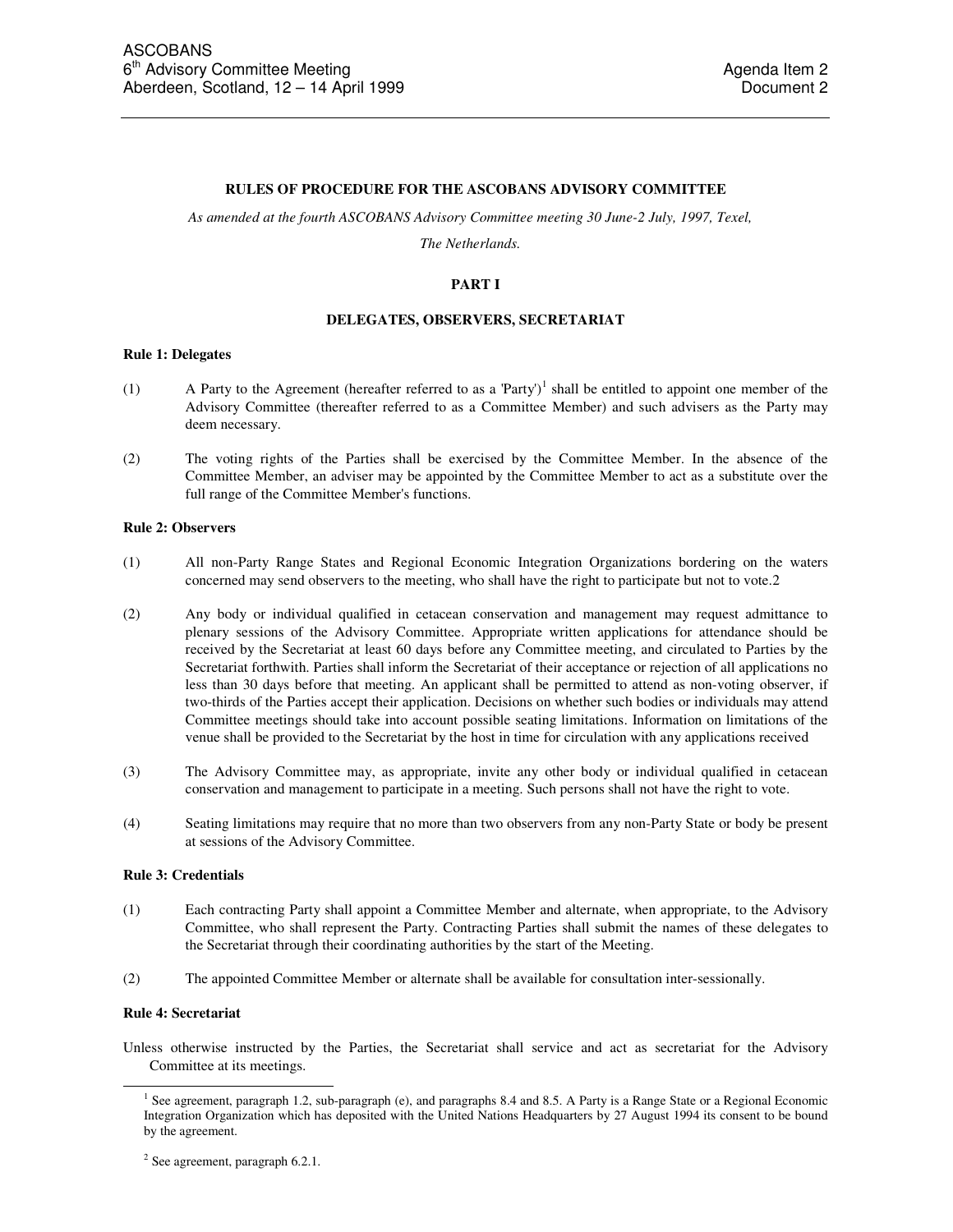# **PART II**

## **OFFICERS**

### **Rule 5: Chairpersons**

- (1) The Advisory Committee shall, at its first session, elect a Chairperson from among the Committee Members, and a Vice-chairperson from the Committee Members or their advisers.
- (2) The Chairperson and Vice-chairperson of the Advisory Committee shall hold office until the first meeting of the Advisory Committee following each Meeting of Parties. The Chairperson may be nominated for reelection at the end of a term of office.

## **Rule 6: Presiding Officer**

- (1) The Chairperson shall preside at all meetings of the Advisory Committee.
- (2) If the Chairperson is absent or is unable to discharge the duties of Presiding Officer**,** the Vice-Chairperson shall deputize.
- (3) The Presiding Officer may vote.

# **PART III**

# **RULES OF ORDER AND DEBATE**

### **Rule 7: Powers of Presiding Officer**

- (1) In addition to exercising powers conferred elsewhere in these Rules, the Presiding Officer shall at Advisory Committee meetings:
	- (a) open and close the sessions;
	- (b) direct the discussions;
	- (c) ensure the observance of these Rules;
	- (d) accord the right to speak;
	- (e) put questions to the vote and announce decisions;
	- (f) rule on points of order; and
	- (g) subject to these Rules, have complete control of the proceedings of the Meeting and the maintenance of order.
- (2) The Presiding Officer may, in the course of discussion at a meeting, propose:
	- (a) time limits for speakers;
	- (b) limitation of the number of times the members of a delegation or observers from a State which is not a Party or a Regional Economic Integration Organization, or from any other body, may speak on any question;
	- (c) the closure of the list of speakers;
	- (d) the adjournment or the closure of the debate on the particular subject or question under discussion;
	- (e) the suspension or adjournment of any session; and
	- (f) the establishment of drafting groups on specific issues.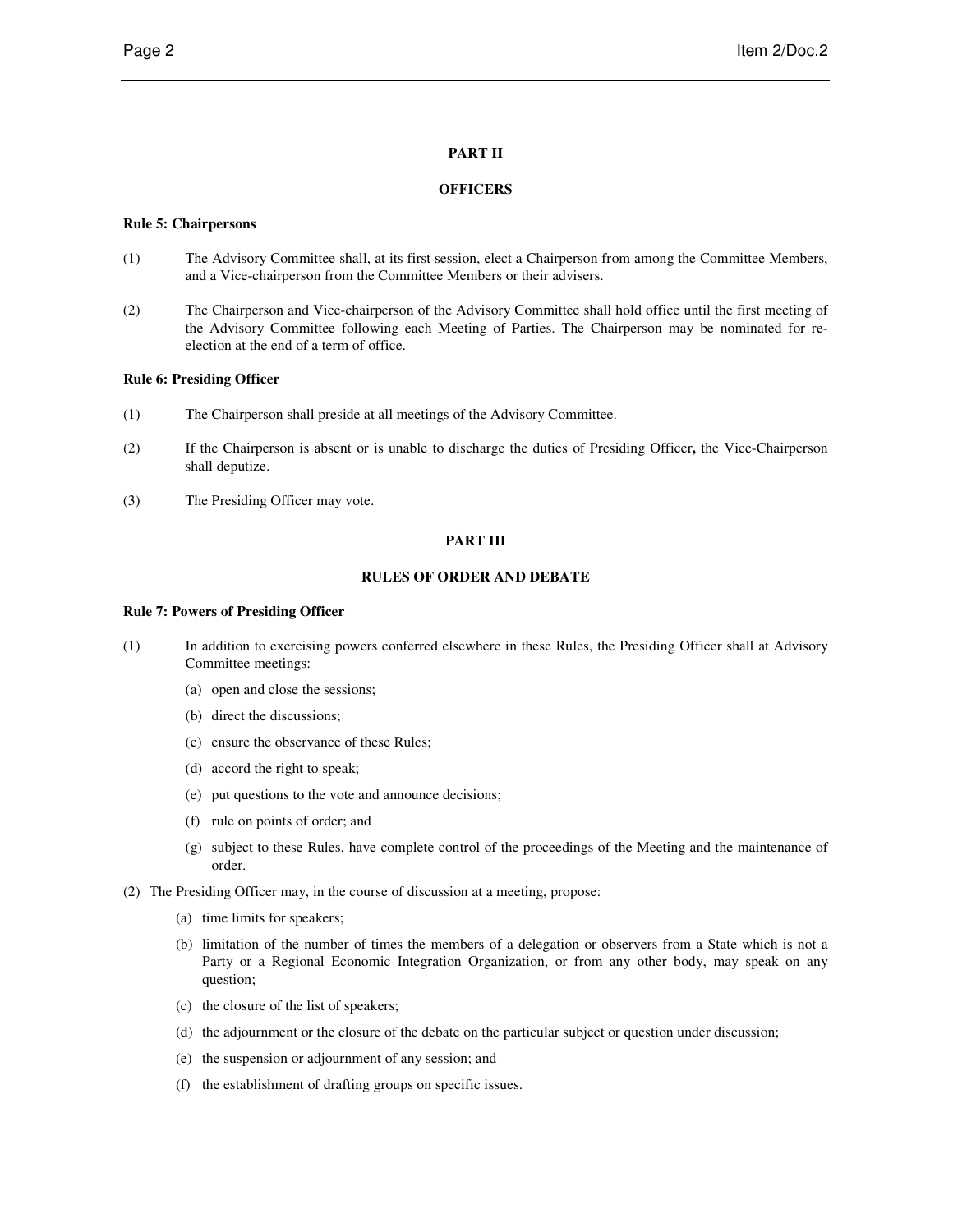# **Rule 8: Right to Speak**

- (1) The Presiding Officer shall call upon speakers in the order in which they signify their desire to speak, with precedence given to the Committee Members.
- (2) A Committee Member, adviser or observer may speak only if called upon by the Presiding Officer, who may call a speaker to order if the remarks are not relevant to the subject under discussion.
- (3) A speaker shall not be interrupted, except on a point of order. The speaker may, however, with the permission of the Presiding Officer, give way during his speech to allow any participant or observer to request elucidation on a particular point in that speech.

# **Rule 9: Procedural Motions**

- (1) During the discussion of any matter, a Committee Member may rise to a point of order, and the point of order shall be immediately, where possible, decided by the Presiding. Officer in accordance with these Rules. A delegate may appeal against any ruling of the Presiding Officer. The appeal shall immediately be put to the vote, and the Presiding Officer's ruling, shall stand unless a majority of the Parties present and voting decide otherwise. A delegate rising to a point of order may not speak on the substance of the matter under discussion, but only on the point of order.
- (2) The following motions shall have precedence in the following order over all other proposals or motions before the Meeting:
	- (a) to suspend the session;
	- (b) to adjourn the session;
	- (c) to adjourn the debate on the particular subject or question under discussion;
	- (d) to close the debate on the particular subject or question under discussion.

# **Rule 10: Arrangements for Debate**

- (1) The Meeting may, on a proposal by the Presiding Officer or by a Committee Member, limit the time to be allowed to each speaker and the number of times anyone may speak on any question. When the debate is subject to such limits, and a speaker has spoken for the allotted time, the Presiding Officer shall call the speaker to order without delay.
- (2) During the course of a debate the Presiding Officer may announce the list of speakers, and, with the consent of the Committee, declare the list closed. 'The Presiding Officer may, however, accord the right of reply to any individual if a speech delivered after the list has been declared closed makes this desirable.
- (3) During the discussion of any matter, a Committee Member may move the adjournment of the debate on the particular subject or question under discussion. In addition to the proposer of the motion, a Committee Member may speak in favour of, and a Committee Member of each of two Parties may speak against the motion, after which the motion shall immediately be put to the vote. The Presiding Officer may limit the time to be allowed to speakers under this Rule.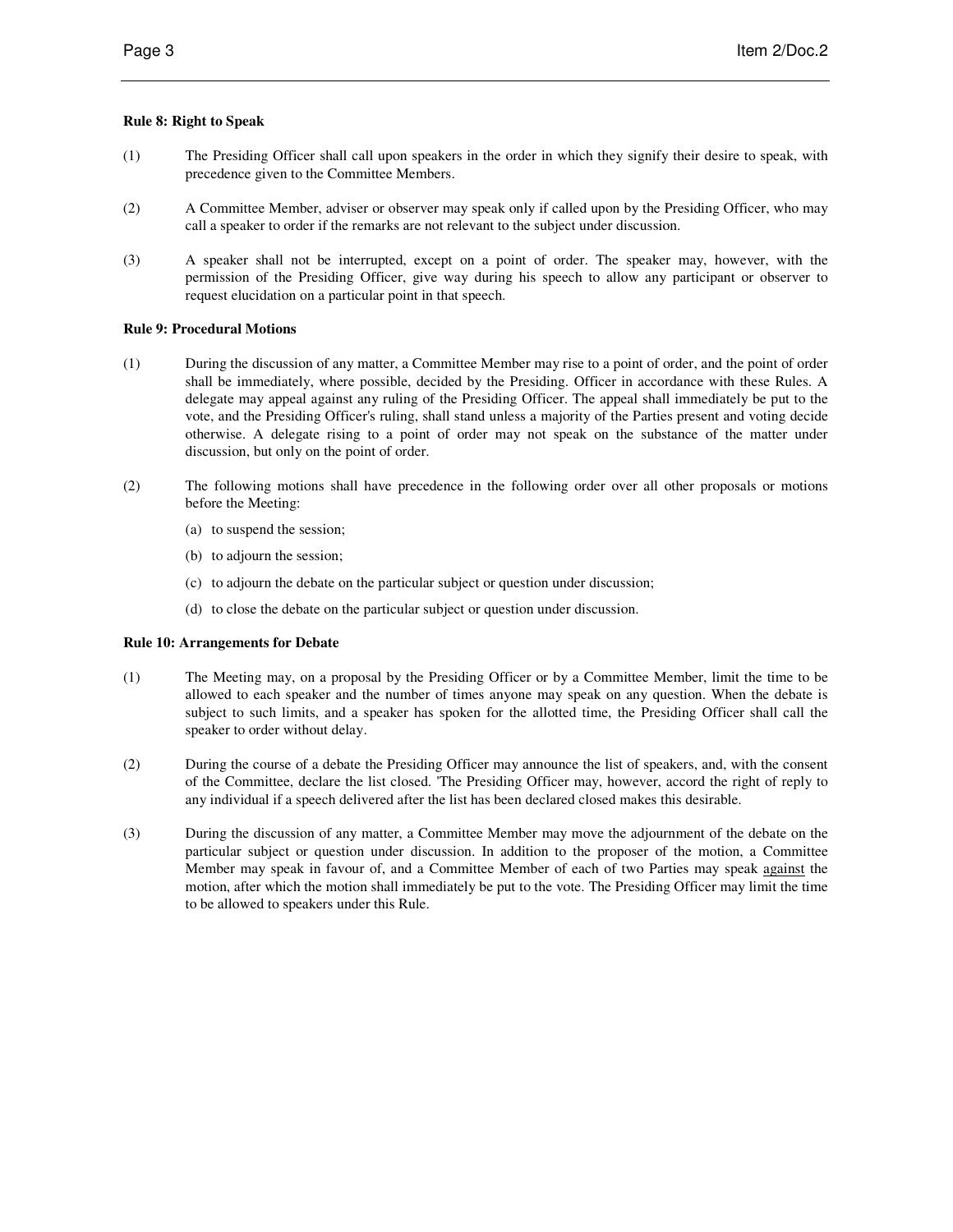- (4) A Committee Member may at any time move the closure of the debate on the particular subject or question under discussion, whether or not any other individual has signified the wish to speak. Permission to speak on the motion for closure of the debate shall be accorded only to a Committee Member from each of two Parties wishing to speak against the motion, after which the motion shall immediately be put to the vote. The Presiding Officer may limit the time to be allowed to speakers under this Rule.
- (5) During the discussion of any matter a Committee Member may move the suspension or the adjournment of the session. Such motions shall not be debated but shall immediately be put to the vote. The Presiding Officer may limit the time allowed to the speaker moving the suspension or adjournment of the session.

## **PART IV**

## **VOTING**

# **Rule 11: Methods of Voting**

- (1) Without prejudice to the provisions of Rule 1, Paragraph 2, each Committee Member duly accredited according to Rule 3 shall have one vote.
- (2) The Committee shall normally vote by show of hands at a meeting, but any Committee Member may request a roll-call vote. In the event of a vote during an inter-sessional period, there will be a postal ballot.
- (3) At the election of officers, any Committee Member may request a secret ballot. If seconded, the question of whether a secret ballot should be held shall immediately be voted upon. The motion for a secret ballot may not be conducted by secret ballot.
- (4) Voting by roll-call or by secret ballot shall be expressed by "Yes", "No" or "Abstain". Only affirmative and negative votes shall be counted in calculating, the number of votes cast by Committee Members present and voting.
- (5) If votes are equal, the motion or amendment shall not be carried.
- (6) The Presiding Officer shall be responsible for the counting, of the votes and shall announce the result. The Presiding Officer may be assisted by the Secretariat. Inter-sessional voting by postal ballot will be coordinated by the Secretariat.
- (7) After the Presiding Officer has announced the beginning of the vote, it shall not be interrupted except by a Committee Member on point of order in connection with the actual conduct of the voting. The Presiding, Officer may permit Committee Members to explain their votes either before or after the voting, and may limit the time to be allowed for such explanations.

## **Rule 12: Majority and voting procedures on motions and amendments**

- (1) All votes on procedural matters relating to the forwarding of the business of the meeting shall be decided by a simple majority of Parties.
- (2) Financial decisions within the limit of the power available to the Advisory Committee shall be decided by three-quarter majority among those Parties present and voting.
- (3) Amendments to the Rules of Procedure require a three-quarter majority among those present and voting.
- (4) All other decisions shall be taken by simple majority among Parties present and voting.
- (5) When an amendment is moved to a proposal, the amendment shall 'be voted on first. If the amendment is adopted, the amended proposal shall then be voted upon.